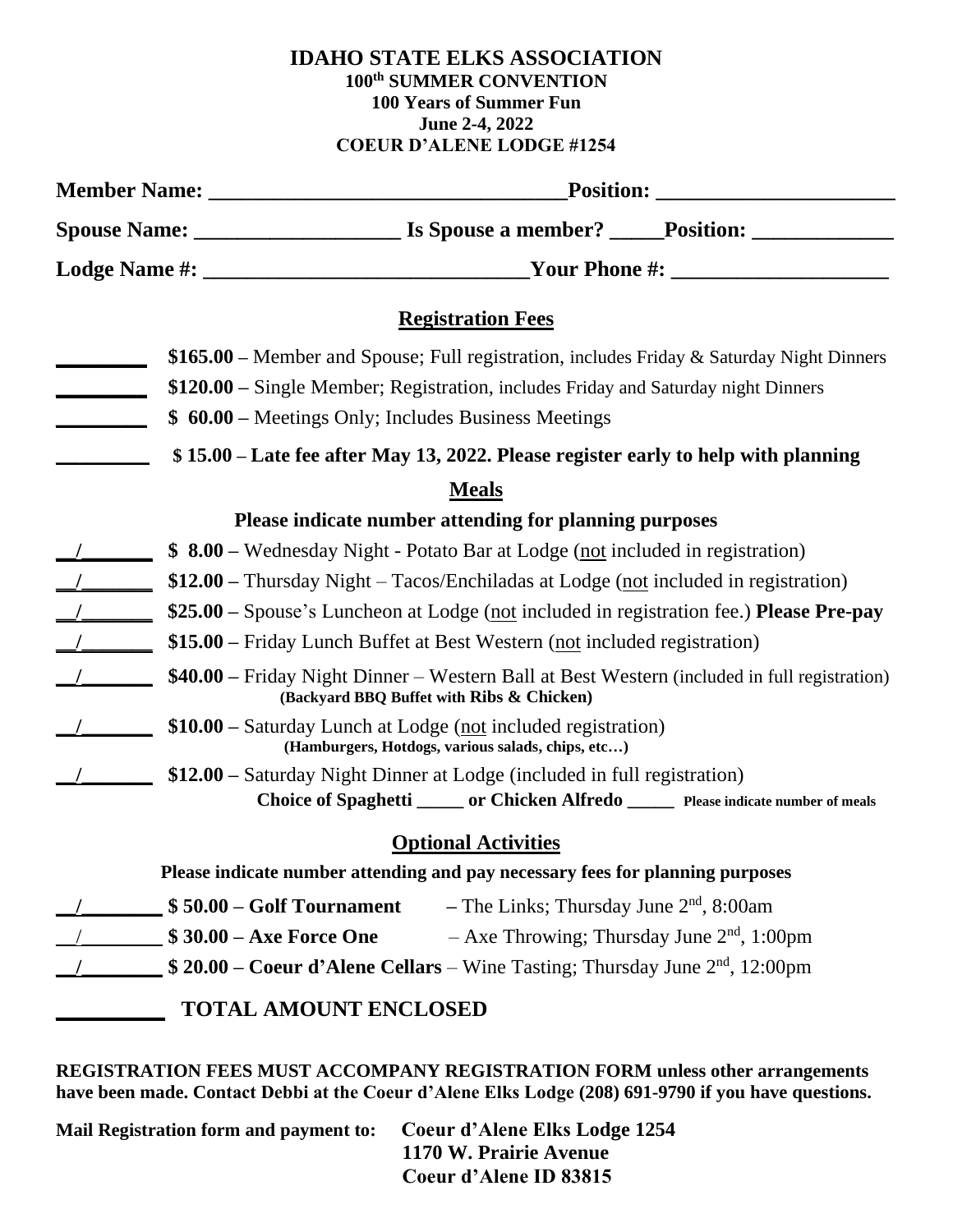### **Accommodations**

**Best Western Plus-Coeur d'Alene Inn (Convention Headquarters) 506 W Appleway Ave., CDA 208-765-3200 ext. 317 or 318 Rates: \$145.00 +tax Queen or King Includes Full Breakfast**

**Comfort Inn/Mainstay Suites 702 W Appleway Ave., CDA 208-664-2300 (mention Elks) Rates: \$159.00 +tax Queen or King Includes Continental Breakfast**

**FairBridge Inn 330 W Appleway Ave., CDA 208-765-3011 (mention Elks) Rates: Wed-June 1st & Thurs-June 2 \$124.99 w/1 Queen bed \$149.99 w/1 Queen bed \$134.99 w/2 Queen beds \$164.99 w/2 Queen beds Includes Free Hot Waffle Breakfast**

**nd Fri-June 3rd & Sat-June 4th**

#### **Other Accommodation Options**

**LaQuinta Inn & Suites 333 Ironwood Dr., CDA 208-286-1224**

**Motel 6 610 W Appleway Ave., CDA 208-664-6600**

| Coeur d'Alene Elks 1254 – RV Park | **Reservations and Pre-Payment Required**      |
|-----------------------------------|------------------------------------------------|
| 1170 W Prairie Ave., CDA          | Please complete and return the form below with |
| 208-772-4049                      | your payment and registration.                 |
| Rate: \$25.00 per night           |                                                |

#### **CDA Elks RV Park Convention Reservation**

**-------------------------------------------------------------------------------------------------------------------------------**

| Total number of nights: <u>come and \$25.00</u> per night |  |
|-----------------------------------------------------------|--|

 $Total enclosed:$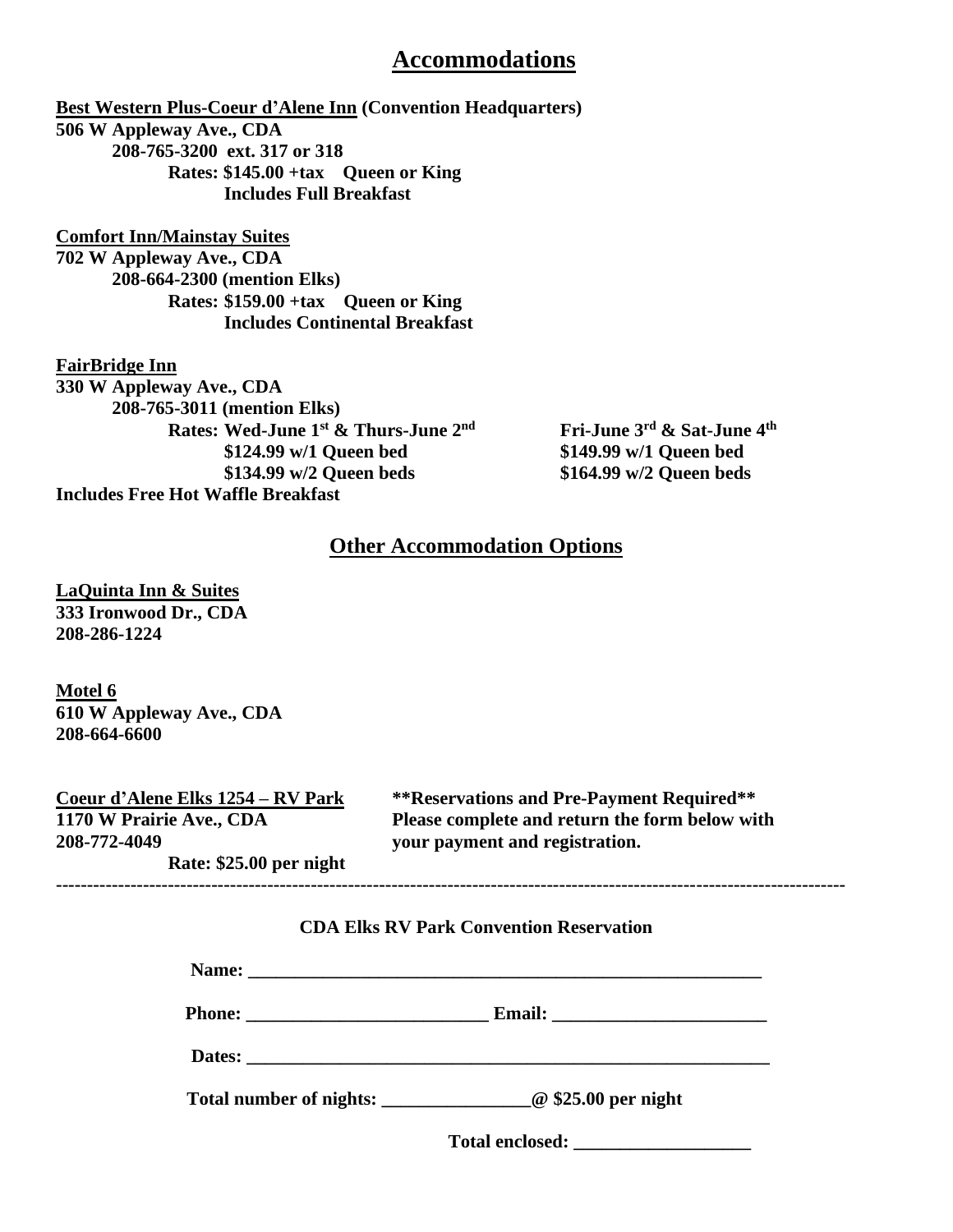



# **Links Golf Club 10623 Chase Rd., Post Falls ID**

**Thursday, June 2nd 8:00am Shotgun Start (\$50.00 per person)**

**Win Prizes!!!!**



 **Longest Drive for Man and Woman**



 **Closest to Pin (on Par 3) for Man and Woman** 



**st , 2 nd & 3rd place Team** (Teams of 4)

**Other prizes, plus a special prize for the craziest attire**

**Golf Tournament Registration**

**(We must have a minimum or 24 players to hold the Tournament)**

**Name: \_\_\_\_\_\_\_\_\_\_\_\_\_\_\_\_\_\_\_\_\_\_\_\_\_\_\_\_\_\_\_\_\_ Phone #\_\_\_\_\_\_\_\_\_\_\_\_\_\_\_\_\_\_\_\_\_**

 **\_\_\_\_\_\_\_\_\_\_\_\_\_\_\_\_\_\_\_\_\_\_\_\_\_\_\_\_\_\_\_\_\_\_\_\_\_\_\_\_\_\_\_\_\_\_\_\_\_\_\_\_\_\_\_\_\_\_\_\_\_**

 **\_\_\_\_\_\_\_\_\_\_\_\_\_\_\_\_\_\_\_\_\_\_\_\_\_\_\_\_\_\_\_\_\_\_\_\_\_\_\_\_\_\_\_\_\_\_\_\_\_\_\_\_\_\_\_\_\_\_\_\_\_**

**---------------------------------------------------------------------------------**

**Team Members** (if applicable)

**Please complete and return this form with your registration.**